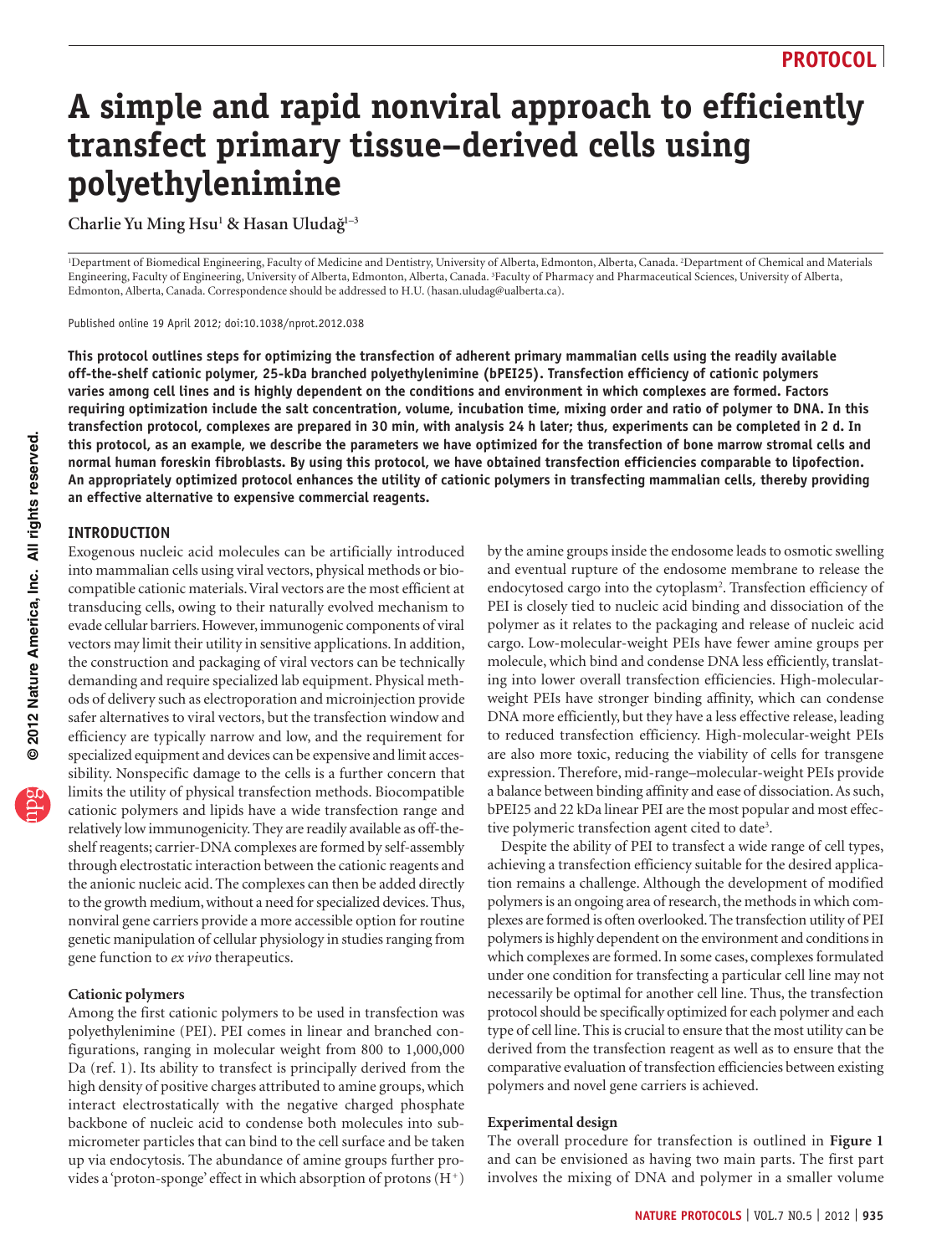

<span id="page-1-0"></span>of aqueous solution followed by minutes of incubation to allow complexes to mature. The second part involves the addition of complexes to the cell in a larger volume of growth medium and incubation for a few hours to allow adsorption and uptake of complexes. A number of parameters can affect the physicochemical properties of the complexes in both parts of the transfection process, including salt concentration, types of solute, volume of solution, pH, incubation time, viscosity, buffers, concentration of DNA, amount of polymer, polymer-to-DNA ratio, mixing order, mixing speed, temperature, presence of amphiphatic molecules (e.g., surfactants) and ion species. As transfection is typically done in minimum essential growth medium, the condition in which complexes are formed needs to be compatible with the growth medium to preserve cell viability. As such, we focus our discussion on optimizing parameters that can be practically implemented under physiological conditions.

**Cell line.** Transfection efficiencies are known to vary greatly among mammalian cell lines. This is principally due to differences in cell physiology, which dictates metabolic requirement, and can affect the distribution of cell surface receptors and the uptake pathways used by the cell to internalize complexes<sup>[4,5](#page-10-2)</sup>. Further, immortalized cultured cells such as COS-7, NIH/3T3, HeLa, HEK 293T and CHO cells can be transfected much more readily to higher efficiency than tissue-derived primary cells such as fibroblasts and bone marrow stromal cells (BMSCs)<sup>6,7</sup>. The process of transforming cells to make them more amenable to culture conditions may have inadvertently altered some parts of the cellular processes, such as cell cycle and uptake pathways that made them more susceptible to transfection. In contrast, primary tissue–derived cells could be more selective toward the physicochemical properties of the complexes, which can define the predominant endocytic uptake pathway and ultimately how cargos are processed and transported within the intracellular domains. Thus, it is important to note that transfection procedures need to be optimized for individual cell line.

**Complexation volume.** Studies often report the amount of DNA used in transfection as a concentration of the final medium volume after complexes are added to the cell. This concentration is not the same as the concentration of DNA during complexation, which can drastically affect how complexes are formed. When complexes are formed at high concentrations of DNA/polymer, the increased frequency of intermolecular interactions may not provide sufficient

spacing to allow proper DNA condensation and maturation of individual particles, which can lead to partially formed particles and aggregation—features that are less desirable for efficient transfection. Therefore, dilution of DNA and polymers in a larger volume generally leads to smaller and more uniform particles that are more conducive to transfection. However, if the volume of the complexes becomes too large, it might dilute essential nutrients required to sustain metabolic activity in the growth medium after the addition of complexes. Thus, optimal volume for complexation will need to be empirically determined as a function of DNA concentration, nitrogen-to-phosphate (N/P) ratio and growth medium volume.

**Salt and solutes.** The effect of solutes on particle stability varies with the structure and molecular weight of the PEIs. For example, 22 kDa linear PEI (LPEI22) and bPEI25 can both form complexes <100 nm in size under salt-free conditions. However, when physiological salts were added to the complexes, LPEI22 complexes grew into large aggre-gates, whereas bPEI25 complexes remained small<sup>[3,5](#page-10-1)</sup>. This suggests that complexes may undergo physicochemical changes when mixed with media of different solute concentrations. That is, when complexes are added to the growth medium for transfection, the sizes and stability of the particles may change during mixing of the two solutions. Regardless of what the sizes of the complexes formed in salt-free or saline solution are, both should be tested as part of the optimization experiment to determine the best condition for transfection. In our experience, we have found that bPEI25 complexes formed in salt-free solution (20 mM HEPES, pH 7.4) lead to considerably higher transfection than complexes formed in buffered saline (150 mM NaCl, 20 mM HEPES, pH 7.4). However, the opposite is true for transfection in BMSCs, in which complexes prepared in buffered saline lead to better transfection. Thus, a universal complexation method may not yield optimal transfection protocol in every cell line.

**DNA concentration, ratio of polymer-to-DNA and polymer concentration.** In general, the higher the concentration of DNA administered to the cells, the higher the level of transfection. However, the amount of DNA that can be applied in transfection is limited by the final concentration of polymer and the ratio of polymer to DNA. The optimal polymer-to-DNA ratio (or nitrogen-to-phosphate ratio) is often in excess of the ratio at which full binding and full condensation occurs. This means that the solution of complexes often contains an excess of unbound polymers as well. PEI chains bound to DNA mainly condense and protect the cargo, but free PEI appears to be essential for intracellular trafficking and for overcoming the inhibitory effect of the anionic cell-surface glycosaminoglycan (GAG)<sup>8-10</sup>. However, if the amount of PEI becomes too high, cell damage may ensue and reduce overall viability. Thus, optimal transfection conditions would occur at a polymer amount just sufficient to overcome the inhibitory effect of GAG while providing robust complex uptake.

Optimizing the three parameters involves first determining the upper limit of polymer concentration the cells can withstand, then complexing with various amounts of DNA at the upper polymer concentrations to test in transfection. The polymer-to-DNA ratio that gives the highest level of transfection effectively determines the upper limit for DNA concentration. As cell physiology can affect a range of metabolic activities, including uptake pathway and the expression of cell surface receptors, the amount of surface GAG is likely to differ between cell lines. Thus, the optimal polymer concentration and polymer-to–DNA weight ratio need to be empirically optimized for each cell line.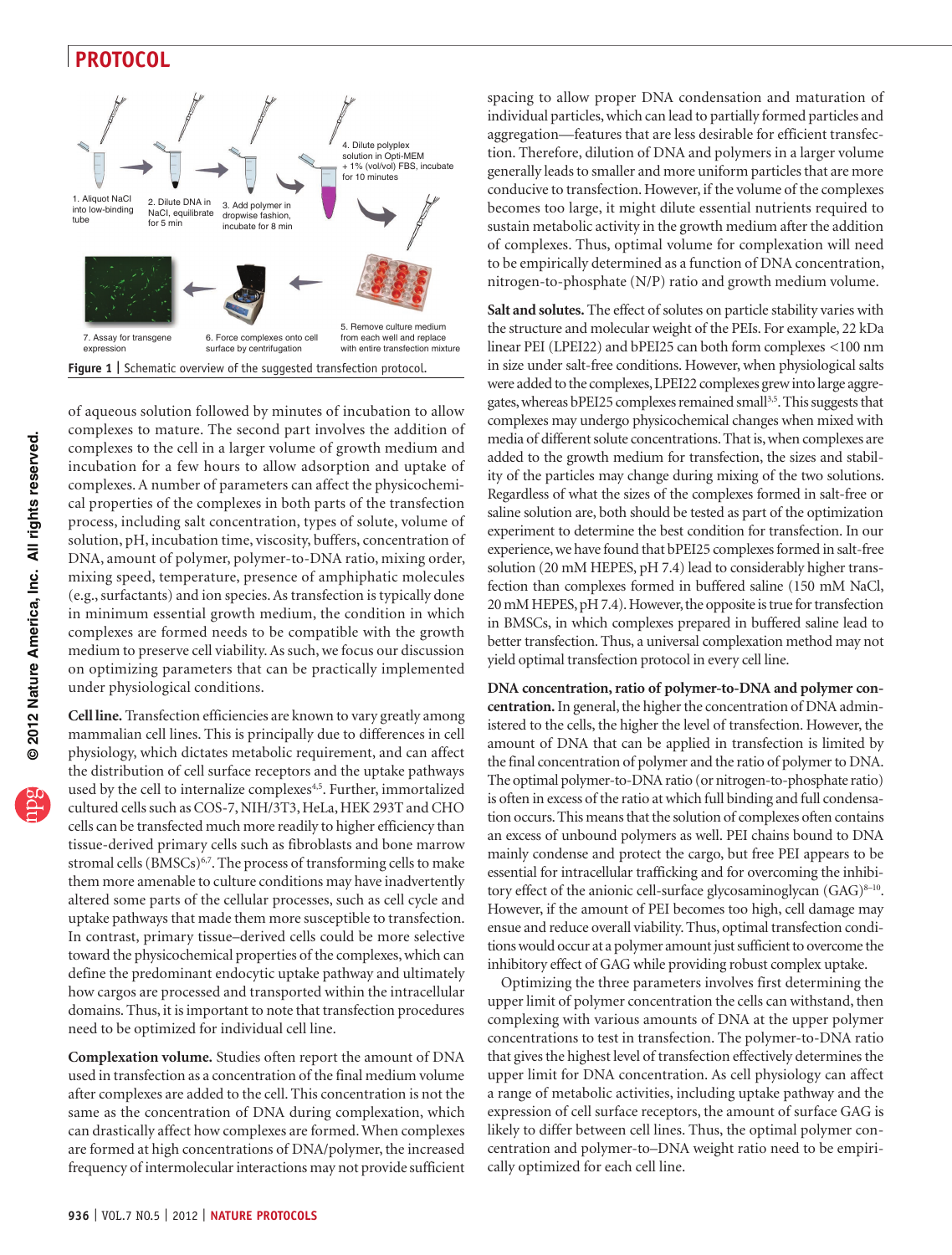**Effect of serum.** Serum protein in growth medium can interact with complexes to form large aggregates that reduce and inhibit transfection efficiency. The effect of serum on transfection varies between cell lines<sup>11</sup>. For example, HEK293T cells can be transfected in growth medium supplemented with 10% (vol/vol) FBS without a marked reduction in reporter gene expression. In contrast, transfection of primary tissue– derived cells such as fibroblast and BMSCs in the presence of serum nearly abolished reporter gene expression<sup>12</sup>. The amount of serum in the growth medium during transfection will require optimization with respect to the polymer and the cell line. In our experience, the presence of any serum in the transfection medium of fibroblasts substantially reduces transfection efficiency. However, low amounts of serum (e.g., 1% (vol/vol) FBS) for the transfection of bone marrow cells leads to better transfection in comparison with complete serum-free medium. As serum is required for metabolic activity and cell viability, the sensitivity of the cells to the absence of serum during the transfection incubation time may vary from cell line to cell line.

**Complex stability and incubation time.** Once complexes are formed, the utility time frame for transfection is limited complexes are unstable in the solution and will gradually form large aggregates over time. Aggregation can arise because of heterologous intermolecular interaction with serum protein through charge-charge interaction, and/or through homologous interaction with other PEI complexes as a result of hydrophobic shielding<sup>[13,14](#page-10-7)</sup>. Although the overall charge of the complex is positive, particles can exist as amphiphatic molecules with pockets of hydrophobic regions<sup>14</sup>; thus, particles may spontaneously bind to each other to shield these hydrophobic pockets from the aqueous solution, forming aggregates. Large aggregates are less efficiently taken up by the cell, are not as readily dissociated and can lead to increased toxicity, resulting in dramatic reduction in transfection efficiency. Because of this time sensitivity, complexes are typically incubated with cells for a limited time frame (i.e., less than 24 h, typically between 2 and 24 h). However, one of the limiting factors in transfection is the diffusion barrier in the liquid medium where particles need to sediment down by gravity to the bottom of the plate in order to bind to the cell surface. The time delay for this process ranges from 2 to 6 h. Because of the time-sensitive nature of the particles' stability, the diffusion barrier may effectively limit transfection efficiency. Methods to overcome this barrier include centrifugation to force the particle onto cell surface or magnetofection, in which magnet-ized PEI complexes are pulled down by a magnetic field<sup>[15](#page-10-9)</sup>.

**Cell density.** The density of cells during transfection is closely tied to the polymer and DNA concentrations. If cell density is low, the concentration of polymer would be relatively high compared with transfection in a densely populated cell culture. Many transfection protocols cite a certain number of cells per well as the seeding density. However, it is important to keep in mind that seeding density does not necessarily translate to attached cell density; attachment efficiency can vary from batch to batch, depending on culturing conditions, handling processes and age of culture. Thus, in a protocol in which cell seeding is recommended 24 h before transfection, it is more crucial to check that the cells have reached the desired density for transfection rather than to follow a set time frame for the experiment.

**Culturing condition.** Cell physiology greatly influences transfection efficiency in carrier-assisted gene delivery<sup>6,7,16</sup>. Although cell types remain an unchangeable factor in an experimental setup, their metabolic activity and growth rate can be maximized to enhance

transfection. Transfection efficiency is directly correlated to cell cycle; both the S-phase and the M-phase contribute to enhanced transgene expression as a result of elevated global transcriptional activity during DNA synthesis and plasmid DNA (pDNA) nuclear import during transient disassembly of the nuclear envelope $17-19$ . Thus, cells should be maintained in a highly active dividing mode to passively enhance transfection efficiency.

Cultures that are grown past the confluent stage generally start to show lower metabolic activity; this slowdown of the growth rate can be passed down to subsequent generations and may require a few additional passages before the growth rate can resume. We advise subculturing cells when the density reaches 80% or every 5–7 d to maintain cells in an actively dividing mode. However, cells with high passage numbers are generally less metabolically active and will eventually go into senescence. Thus, if experiments are not to be performed immediately, freeze the cells in a cryogenic vial and store them at −80 °C until needed.

Seeding density can also influence growth rate. As adherent cells require attachment and presence of cells to some extent for growth (without excessive cell-to-cell contact that impede growth), cells grown at a low starting density (e.g., 20–30%) will grow slower than a culture with a higher starting density (50–60%) and will reach the desired transfection density at different rates.

Contamination with mycoplasma can also pose severe challenges to transfection. Periodically monitor cultures for infection using a mycoplasma detection kit. If infection is found, either discard the culture or remove the intracellular microbe using a cleanup kit.

**Choice of promoter and reporter gene construct.** Regulatory and genetic elements on the pDNA vector can have a major effect on the level of transgene expression. It is widely observed that promoter activity can vary from cell line to cell line with respect to the amount of protein expressed and the duration of expression<sup>20-24</sup>. Constitutive promoters derived from viruses such as cytomegalovirus (CMV) and Rous sarcoma virus (RSV) are most commonly used for high-level expression. However, viral promoters are subjected to epigenetic silencing over time and thus ubiquitous promoters from nonviral sources such as the human elongation factor 1-α (EF1-α), human polyubiquitin C and chicken  $\beta$ -actin<sup>20,22,25</sup> are common alternatives. In our experience, the gWIZ series of vectors (Aldevron), which contain a recombinant CMV IE/intron A promoter, were substantially more efficient at transfecting cells than the first generation of CMV-based vectors, such as the pEGFP-N2. Because promoter strength and activity is highly dependent on cell type, we recommend testing a series of expression pDNAs under the control of different promoters, in order to optimize the level and duration of transfection that is ideal for your application.

Aside from positive regulatory elements, noncoding sequences found on the pDNA vector can have an inhibitory effect on overall transfection efficiency. Bacterially-derived vector backbone can induce strong innate immune response and lead to the production of proinflammatory cytokines<sup>26-28</sup>. Further, high abundance of unmethyled CpG dinucleotides that are characteristic of the bacterial sequences can induce heterochromatizination, rendering pDNA in a transcriptionally inactive state, and reducing both the level and duration of transgene expression<sup>27-29</sup>. As such, pDNAs devoid of vector backbone, commonly termed minicircle DNA, have been shown to have enhanced transgene expression and transgene persistence<sup>30-32</sup>. Replacement of the expression construct with a CpG-depleted minicircle pDNA may be an option for providing enhanced transgene expression.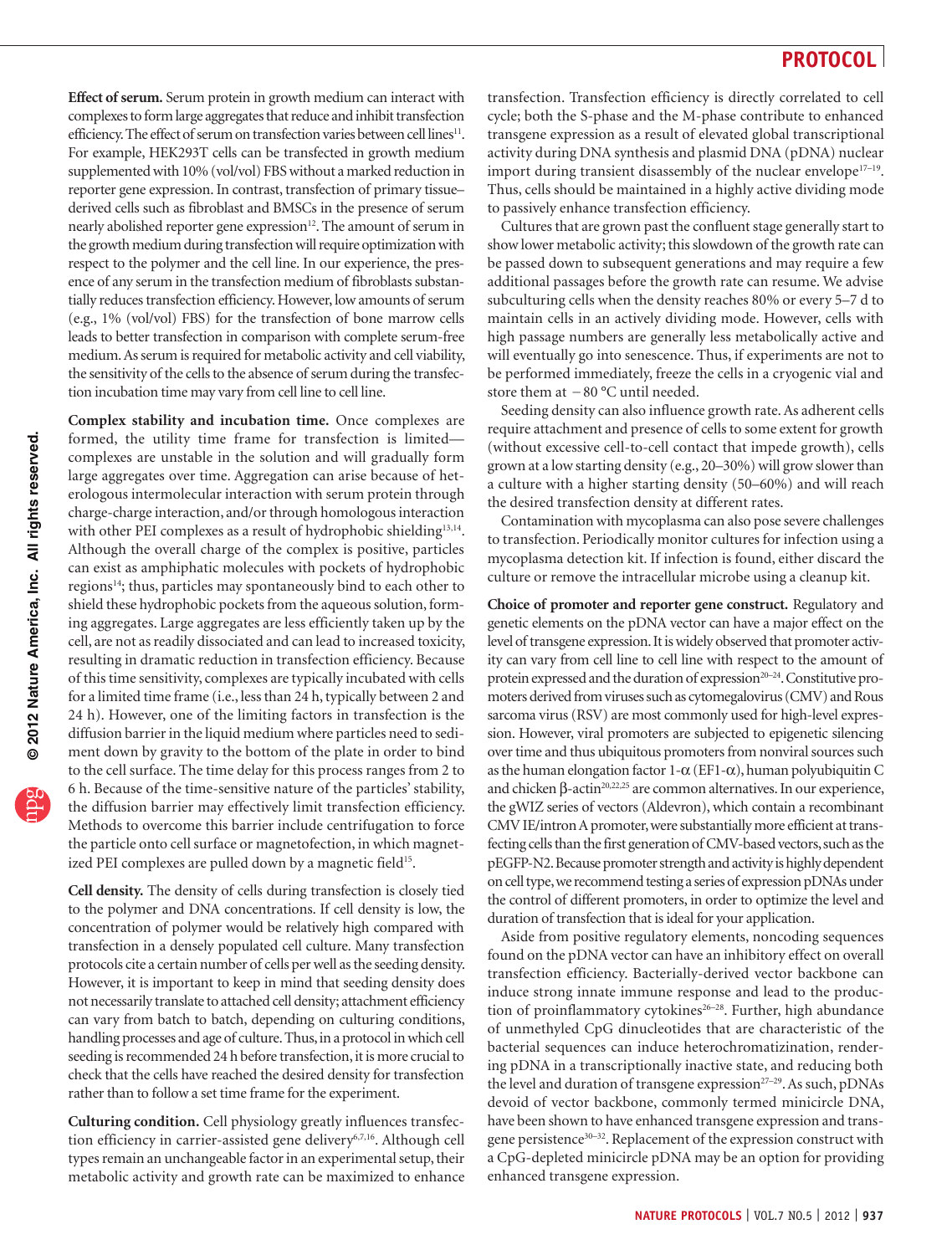**Limitations of the protocol.** Although this protocol optimizes the utility of off-the-shelf cationic polymers, the inherent limitations lie with the polymers and the cell lines. Transfection efficiency is highly dependent on the sizes of the polyplex particles. Polymers with lower binding affinity (e.g., 2 kDa PEI) tended to form less condensed and charged (ζ-potential) complexes, which result in larger particles that are less efficiently taken up in comparison with polymers that can condense pDNA into a more stable and compacted structure (e.g., bPEI25). Cell physiology dictates endocytic uptake pathway, growth rate and sensitivity to the polymer, which are crucial factors in determining transfection outcome. That is, cells that take up complexes predominantly through a nonendosomolytic pathway (e.g., CHO and COS7 cell[7](#page-10-15) ) limit the capacity for PEI complexes to use the proton sponge effect to escape the endosome. In addition, transfection efficiency is correlated with cell division, and slowly dividing cells may limit nuclear import of pDNA for subsequent transgene expression. Further, sensitive cells impose a lower limit on the concentration of the polymer, which equates to lower concentration of pDNA, essentially limiting transfection efficiency.

Another inherent limitation is the duration of transfection, which is expected to be transient. Maximum transgene expression is expected to be between 1 and 3 d after complex addition but will gradually decline thereafter and only remain detectable up to 7 d. A mechanism for replicating and partitioning the pDNA throughout cell division is required to maintain a minimum intracellular copy number for transcription. Additional genetic elements are also needed for nuclear retention and to maintain the transgene in an open chromatin state for long-term expression. Typical mammalian expression constructs lack these epigenetic elements for transgene persistence and thus can only provide transient transfection.

It is important to note that although this protocol may provide enhanced transfection utility of bPEI25, there remains a disparity between desired level of transfection and optimal transfection efficiency of the polymer. The desired level of transfection is highly dependent on the types of protein being expressed and the minimum concentration for bioactivity, and may not be achievable, despite optimal conditions. The development of novel biomaterials for gene delivery is an ongoing research area aimed to address this issue and is beyond the scope of this protocol.

**Optimization required for NHFFs and rat bone marrow and human stromal cells.** In this procedure, we provide a step-by-step protocol optimized for the transfection of normal human foreskin fibroblasts (NHFFs, CRL2522), rat BMSCs and human stromal cells using bPEI25 (ref. 33). We note that a similar protocol is avail-able for the transfection of epithelial cells<sup>[34](#page-10-16)</sup>. The major difference between these two protocols lies in the preparation of complexes and the transfection conditions. We found that complexes formed by direct mixing in buffered saline work well in most cases, whereas in some cells others have found mixing of two equal volumes of DNA and polymer solution in HEPES to be optimal<sup>[31](#page-10-17)</sup>. We believe that both methods work well, but the optimal method will depend on the cell lines. Transfection in a 24-well or larger format is recommended when you have the intention of adapting transfection for protein expression and *ex vivo* application, whereas a 96-well format may be better suited for high-throughput screening. For transfection, we include a centrifugation step with incubation in the presence of reduced-serum medium, Opti-MEM (instead of DMEM), in order to facilitate cell binding of complexes in a shorter time and to better preserve cell viability in the absence of serum.

Although this protocol is written for transfection with pDNA for transgene expression, many of the concepts discussed so far (e.g., volume, buffer, solutes and ratios) can be applied to siRNA delivery as well. This protocol might be beneficial to researchers who are developing novel biomaterials for gene delivery as guides to ensure that carriers are evaluated at the optimal efficiency. Researchers requiring transfection reagents for routine biological studies might also find this guide useful in updating their transfection procedures. This protocol may also offer an alternative to commercial reagents such as Lipofectamine 2000, especially considering that bPEI25 is a cost-effective reagent (>500 times cheaper per 'transfection') in comparison with specialty reagents.

### **MATERIALS**

### **REAGENTS**

- Cell line of interest (we use NHFF (CRL2522), rat BMSCs and human stromal cells)
- Basic cell culture growth medium: DMEM (low glucose) with L-glutamine and sodium pyruvate (see REAGENT SETUP)
- Fetal bovine serum (FBS; Gibco, cat. no. 12483-020) •
- Penicillin-streptomycin solution (liquid: 10,000 U ml<sup>-1</sup> penicillin/10,000 μg ml−1 streptomycin; Invitrogen, cat. no. 15140-122)
- Trypsin-EDTA solution (1× liquid, 0.05% (wt/vol) trypsin/0.53 mM EDTA)
- PEI (branched, 25 kDa; Sigma-Aldrich, cat. no. 408727) •
- OPTI-MEM reduced serum medium (Invitrogen, cat. no. 31985-070) •
- HEPES buffered saline (HBS, 150 mM NaCl; see REAGENT SETUP) •
- CMF-Hank's balanced salt solution (CMF-HBSS), without  $Ca^{2+}$  and  $Mg^{2+}$ and with phenol red
- Mammalian expression plasmid containing the reporter gene *GFP* under the control of the hybrid CMV IE/Intron A promoter (Aldevron, cat. no. 5006)
- Sodium chloride (NaCl)
- HEPES •
- $\cdot$  ddH<sub>2</sub>O
- pDNA •
- Formalin •

#### **EQUIPMENT**

- Stericup filtration system (0.22 μm; Millipore)
- · Inverted phase contrast microscope
- 5%  $\mathrm{CO}_\mathrm{_{2}}$  water-jacketed incubator
- Tissue culture flask (75 cm<sup>2</sup>) with gas exchange ventilation cap
- 24-well flat bottom tissue culture treated plates •
- Water bath (37 °C)
- Low-binding polypropylene microcentrifuge tubes •
- Centrifuge tube (50-ml) with conical bottom (sterile) •
- Multipurpose centrifuge with swing bucket rotor and microplate adaptor rotors (e.g., Eppendorf 5810 or similar with A-4-62 and A-2-DWP rotors)
- Pasteur pipettes •
- Flow cytometer with argon laser (488 nm) •

#### **REAGENT SETUP**

Cell culture medium DMEM with 100 U ml<sup>-1</sup> of penicillin, 100 μg ml<sup>-1</sup> of streptomycin supplemented with 10% (vol/vol) FBS (heat-inactivate FBS at 56 °C for 30 min before adding it to DMEM). Growth medium should be stored in a 4 °C refrigerator for up to 4 weeks.

**HEPES buffer (20 mM HEPES, pH 7.4)** Make up 1 M stock solution by dissolving 2.383 g of HEPES (*N*′-2-hydroxyethylpiperazine-*N*′-2 ethanesulfonic acid) in 100 ml of ddH<sub>2</sub>O; adjust to pH 7.4 with KOH. Mix 1 part of 1 M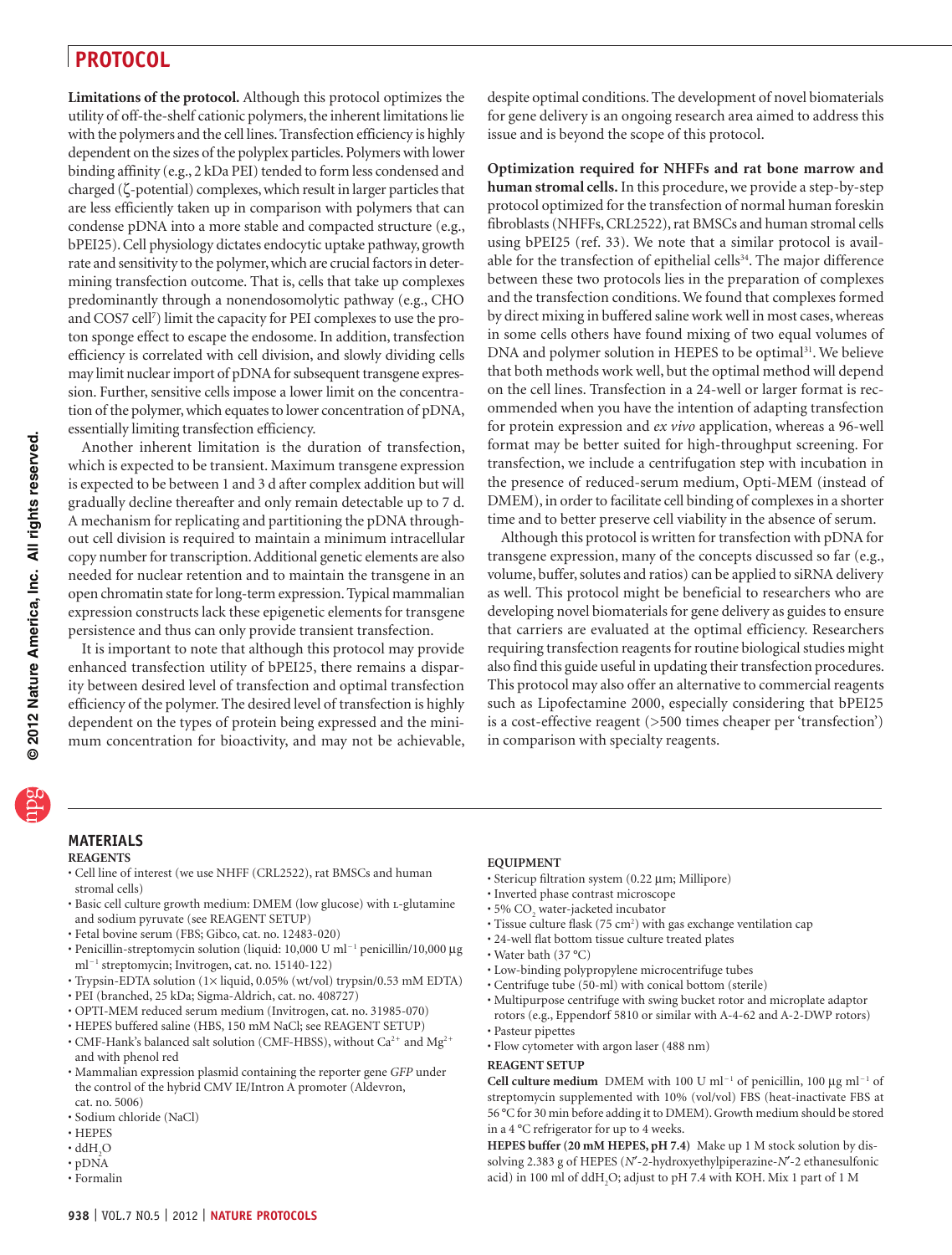

HEPES to 49 parts of ddH<sub>2</sub>O to make the 20 mM HEPES solution. Solutions can be made in advance and stored at room temperature (i.e., 21–23 °C) for up to 1 year.

**HBS** Dissolve 0.8766 g of 150 mM NaCl in 100 ml of 20 mM HEPES (pH 7.4); pass it through a 0.22-µm filter to sterilize and remove any particulates. Solutions can be made in advance and stored at room temperature for up to 1 year. **Plasmid DNA solution** Dilute in RNase-free, DNase-free water to a

final concentration of 0.4 mg ml<sup>-1</sup>. DNA solution can be stored in a

4 °C refrigerator for up to 1 week or in a 20 °C freezer for long-term storage.

**bPEI25 solution** Dissolve 10 mg of bPEI25 in 10 ml of deionized RNasefree, DNase-free water. All PEI polymers are sticky, viscous sap-like resins; when weighing the polymer, dispense it directly into a low-binding polypropylene tube to ensure that an accurate amount is weighed. Vortex it rigorously and allow the solution to sit at room temperature for at least 24 h before use to ensure complete dissolution. Store at 4 °C for up to 5 years.

### **PROCEDURE**

**Revive frozen cell stock for subculturing** ● **TIMING 10 min for seeding (5–7 d before subculturing for transfection)** 1| Cover an empty sterile 75-cm<sup>2</sup> flask with 10 ml of prewarmed cell culture medium. Roll the flask gently to ensure even coverage of the bottom surface.

**2|** Remove the frozen cell stock from −80 °C freezer and thaw the cells in 37 °C water bath. For the procedure for isolating tissue-derived fibroblasts and BMSCs, please refer to refs. 35–37.

**3** Check the vial every minute; once the vial has thawed, immediately aliquot approximately  $5 \times 10^6$  cells into the tissue culture flask.

■ CRITICAL STEP The number of cells seeded into each flask is provided as a quideline, as the actual number of cells attached to the surface will vary and depend on the storage, handling conditions, cell freezing medium, cell line, batch and passage number. Generally, an initial seeding density with 30–40% attachment should take about 5–7 d to reach 80–90% confluence.

**4|** Place the flask in a 37 °C incubator and allow the cells to attach to surface. After 4 h, change the medium. ? **TROUBLESHOOTING**

**5|** Return the flask to the incubator and allow 5–7 d for cells to become confluent. Check cells under the microscope daily to ensure that there is an increase in density. Once cells have reached 80% density, proceed to Step 6. ■ CRITICAL STEP Cells will remain at the tail end of the log-phase at 80-90% confluence. Do not allow cells to grow for longer than 2 weeks, as cells will start to die off and/or become senescent with reduced metabolic activity. This could substantially affect transfection efficiency in subsequent passages. Once cell density increases beyond 80%, fibroblasts begin to show an elongated compacted morphology; this is an indication that they are no longer in the exponential growth phase.

### **Cell seeding for transfection (24-well plate)** ● **TIMING 30–40 min**

**6|** Once cells are 80–90% confluent, aspirate the cell culture medium with a sterile Pasteur pipette, and then wash the cells twice with prewarmed CMF-HBSS (Ca<sup>2+</sup>-free and Mg<sup>2+</sup>-free HBSS with phenol red) for 5 min per wash. **△ CRITICAL STEP** Check to ensure that the HBSS does not contain calcium and magnesium. The presence of the cations during the washes will prevent cells from detaching. Two or more washes may be necessary to sufficiently detach the cells. The first wash is to dilute and remove residual serum and traces of divalent cations from the surface; subsequent washes are to equilibrate the cells with the wash buffer.

**7|** Aspirate CMF-HBSS and detach the cells by adding 5 ml of 1× liquid 0.05% (wt/vol) trypsin/0.53 mM EDTA, and then swirl to ensure even coverage across the flask surface. Leave at room temperature for 2 min.

**8|** After about 2 min of contact with trypsin, gently tap the sides of the flask to agitate and loosen cells from the surface. **CRITICAL STEP** Allow sufficient time for trypsin to equilibrate before tapping. Excess agitation may cause cells to aggregate, leading to patches of cells in each well after seeding. The ease at which cells can be detached with trypsin is dependent on the adhesion property of the cells and their sensitivity to trypsin, which vary among cell types. Although detachment with trypsin can be enhanced by incubation at 37 °C, extending the incubation time (2–10 min) or using a more concentrated trypsin (0.25% (wt/vol)) may also increase the risk of cell damage. Detachment with a cell scraper or a cell lifter is NOT recommended.

### ? **TROUBLESHOOTING**

**<sup>9|</sup>** Once cells have detached, stop trypsin activity by adding cell culture medium (FBS contains a trypsin inhibitor).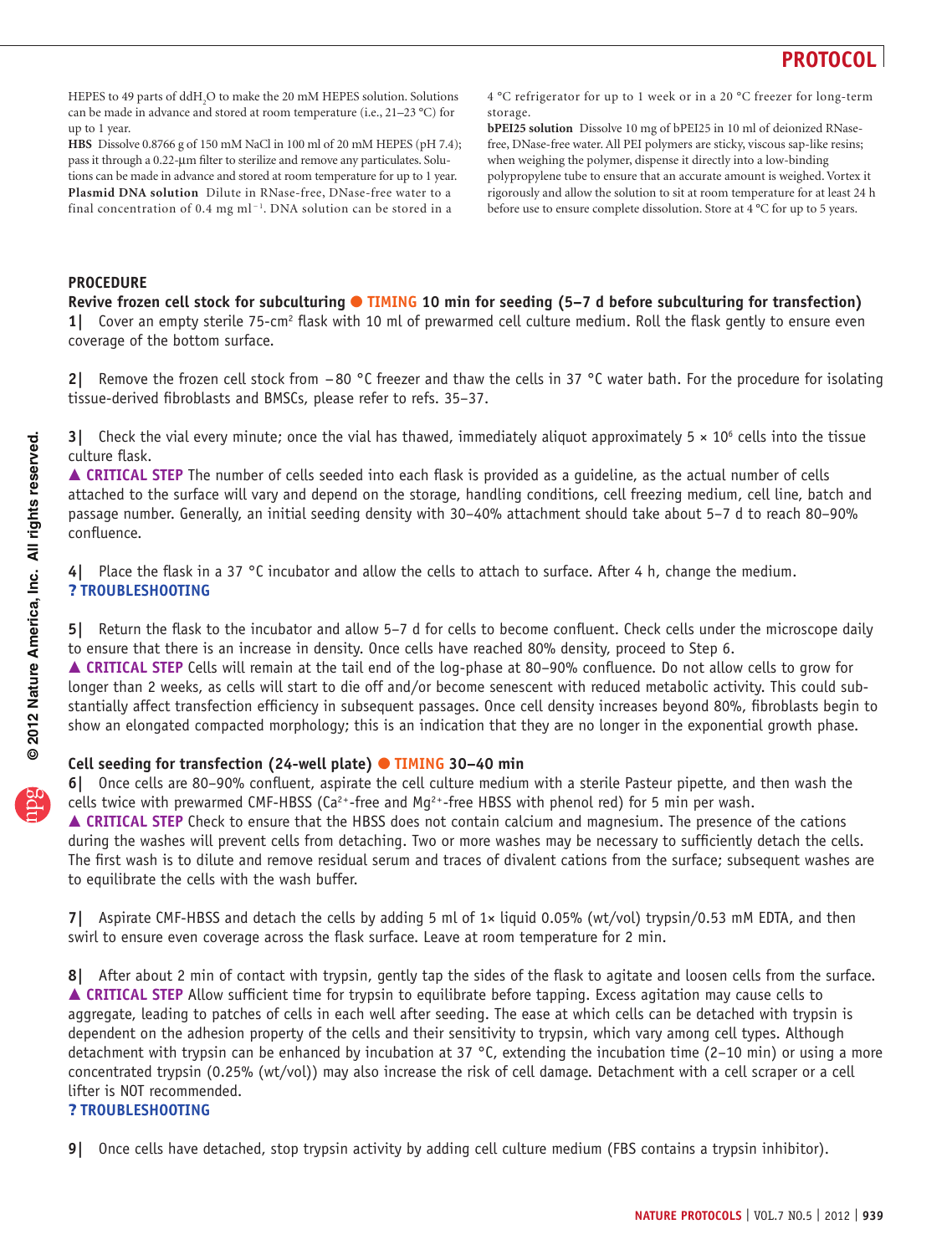**10|** Transfer the cell suspension into a 50-ml conical tube and pellet the cells by centrifugation at 600 r.p.m. (72*g*) for 5 min at room temperature.

**11|** After centrifugation, a cell pellet should be visible at the bottom of the tube. Aspirate the supernatant, being careful not to disturb the cell pellet.

**12|** Suspend cells in 48 ml of cell culture medium (1:4 split).

■ CRITICAL STEP The resuspension volume will depend on the split ratio or the desired seeding density. Typically, an 80% confluent flask is split 1:4 to obtain the ideal density of 40–50% confluence per well for transfection. If the cell suspension requires dilution beyond this split ratio, it may be an indication that cells are overgrown.

**13** Aliquot 500 µl of the suspended cells or approximately  $60-70 \times 10^3$  cells into each well of the 24-well plate.

**14|** Gently shake the plate to ensure that cells are uniformly distributed throughout the well surface. ? **TROUBLESHOOTING**

**15|** Place the seeded plates back in the incubator. Check the plates under the microscope every 5 min to ensure that cells are evenly distributed across the well.

 **CRITICAL STEP** Before attachment, cells tend to aggregate toward the center of the well. Visualize the cells under a phase-contrast microscope at low magnification  $(x2.5)$  and ensure that cells are evenly distributed by gently shaking the plate. Cells will begin to attach once the plate temperature has equilibrated back to 37 °C (or about 10 min after the plate is placed back in the incubator), so check the plate for aggregation every 5 min prior. If they are not distributed evenly, cells concentrate at higher density in the center, thereby creating a topographical density gradient that can substantially affect reproducibility.

**16|** Check the cells under a microscope after 24 h; if the cells are at 40–50% density, proceed to transfection. If not, wait an additional 1–2 d before transfection.

 **CRITICAL STEP** We emphasize the splitting ratio as a starting cell density over a particular number of cells, as the latter does not always correlate to the number of cells attached to the surface. Attachment efficiency is highly dependent on the growth rate, passage number and handling during the trypsin stage. ? **TROUBLESHOOTING**

### **Preparation of bPEI25/pDNA polyplexes for transfection ● TIMING 30 min**

**17|** Make transfection complexes. Transfection efficiency among cell lines may be dependent on complexation methods. We provide two methods below: direct mixing in buffered saline (option A) and two-part mixing in salt-free buffer (option B). Both may need to be tested to determine the optimal condition. The following volumes and concentrations have been described for transfection per well in a 24-well plate. Maintain the same relative proportions when dispensing in replicates. Adjust the volume accordingly for 12- and six-well plates (**[Table 1](#page-5-0)**). Transfection in 48-well plates is not recommended, as the small volume generally results in unstable aggregates that can lead to sporadic toxicity.

 **CRITICAL STEP** The volume and incubation time listed in both options A and B has been optimized for the concentrations of pDNA and polymer. If cells can withstand a higher concentration of polymer, then both the incubation time and volume may need to be adjusted proportionally to ensure stable complexes are formed.

**A CRITICAL STEP** We recommend transfecting in the absence of any antibiotics. Cell viability and membrane integrity may be compromised during interaction with polyplex and polymer, which may cause antibiotics to leak into the cell. Although data on this for polyfection are limited, antibiotics have been shown to reduce transfection and increase cell death in lipofection<sup>[38](#page-10-18)</sup>.

| Components                      | 48-well         | 24-well | 12-well | 6-well |
|---------------------------------|-----------------|---------|---------|--------|
| 150 mM NaCl                     | Not recommended | 45      | 90      | 180    |
| $pDNA (0.4 mg ml-1)$            |                 | 2.5     | 5       | 10     |
| $bPEI$ (1 mg ml <sup>-1</sup> ) |                 | 2.5     | 5       | 10     |
| Opti-MEM (1% (vol/vol) FBS)     |                 | 450     | 900     | 1,800  |

<span id="page-5-0"></span>**TABLE 1** | Volume of individual components in transfection solution per well ( $\mu$ l).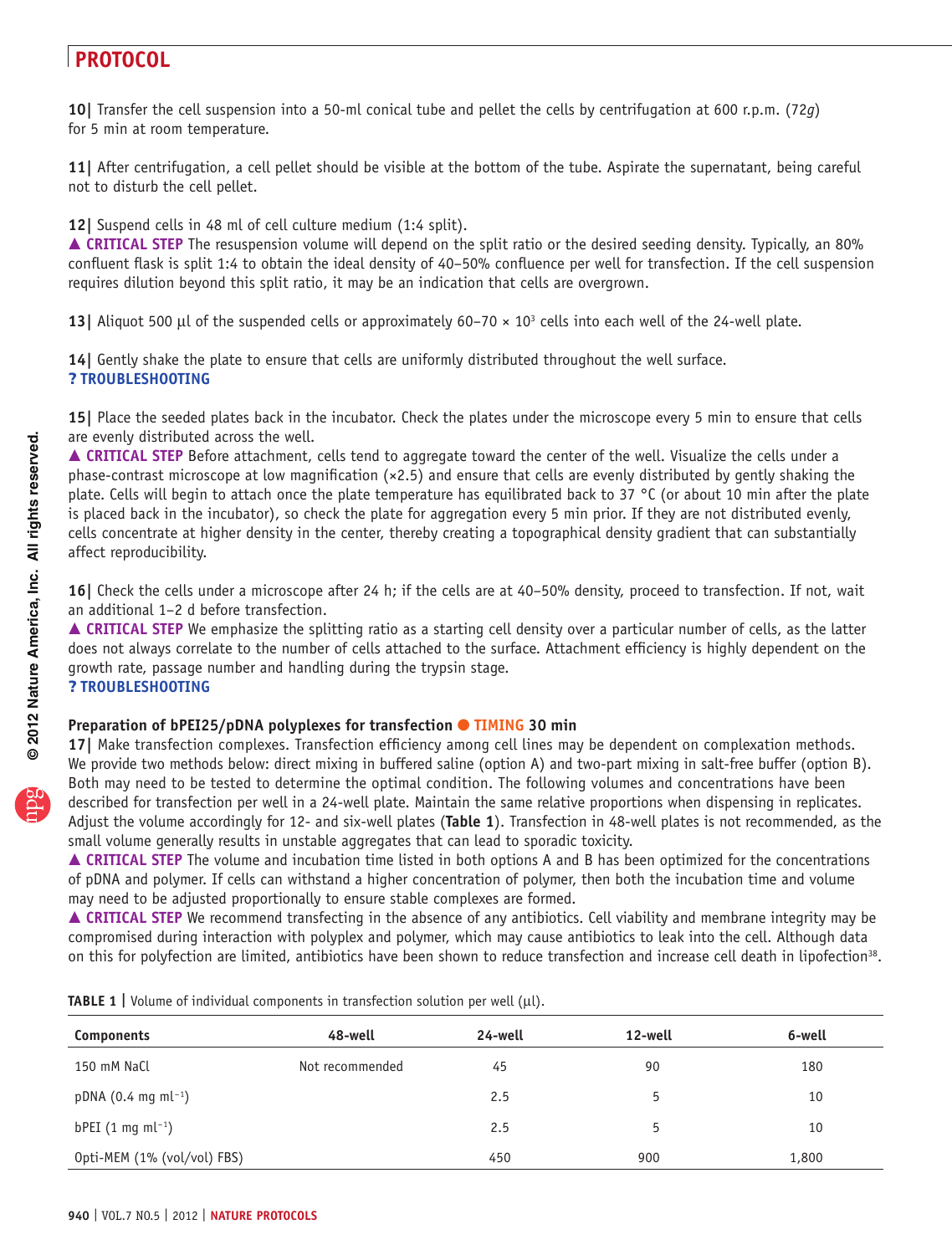### **(A) Direct mixing with buffered saline**

(i) In 45 µl of buffered saline (150 mM NaCl, 20 mM HEPES (pH 7.4)) add 2.5 µl of pDNA (0.4 mg ml<sup>-1</sup>); mix and allow the pDNA to equilibrate for 5 min at room temperature. (The final pDNA concentration per well in this setup is 2  $\mu$ g ml<sup>-1</sup>.)

 **CRITICAL STEP** bPEI25 may precipitate out of solution during cold storage; allow all components to equilibrate to room temperature before proceeding with the preparation of complexes.

▲ CRITICAL STEP bPEI25 may bind to tube side walls<sup>[39](#page-10-19)</sup>, effectively lowering the concentration of the polymer upon prolonged storage; be sure to use low-binding polypropylene tubes in all steps.

(ii) Add 2.5 µl of bPEI25 (1 mg ml<sup>-1</sup>) to the diluted DNA solution slowly, in a dropwise manner. The polymer-to-DNA weight ratio is 2.5, and the final polymer concentration per well is 5  $\mu$ g ml<sup>-1</sup>.

 **CRITICAL STEP** It is crucial that the sequence of addition is followed exactly as described (i.e., aliquot the buffered solution, add DNA to the solution and then add PEI to mix). The volume of the initial polyplex solution should be at least one-tenth of the final transfection solution.

- (iii) Mix the solution by vortexing for 5 s, and then allow the solution to sit at room temperature for 10 min.
- (iv) Dilute the polyplex solution in 450 µl of prewarmed Opti-MEM supplemented with 1% (vol/vol) FBS. Let the solution sit at room temperature for an additional 10 min.

 **CRITICAL STEP** The addition of 1% (vol/vol) FBS here has been shown to enhance transfection efficiency in BMSCs (data not shown). If transfection is carried out on other primary cell lines, the effect of low amounts of serum should be empirically determined first.

### **(B) Two-part mixing with salt-free buffer**

- (i) To 47.5 µl of HEPES buffer (20 mM HEPES (pH 7.4)), add 2.5 µl of pDNA (0.4 mg ml−1 ). Mix and allow the pDNA to equilibrate for 5 min at room temperature. (The final pDNA concentration per well in this setup is 2  $\mu$ g ml<sup>-1</sup>.)
- (ii) To 47.5 µl of HEPES buffer, add 2.5 µl of bPEI25 (1 mg ml−1 ); pulse-vortex to mix briefly. Let it sit for 5 min. The final polymer concentration per well is 5  $\mu$ g ml<sup>-1</sup>.
- (iii) Form a complex by adding 50 µl of the diluted DNA solution in Step 17B(i) to 50 µl of the diluted polymer solution in Step 17B(ii); mix by vortexing for 5 s.
- (iv) Incubate at room temperature for 25 min.
- (v) Dilute the polyplex solution in 400 µl of prewarmed Opti-MEM. Let the solution sit at room temperature for an additional 5 min.

 **CRITICAL STEP** The final concentration of polymer listed above is 5 µg ml−1 , which may or may not be ideal for every cell line. If cell viability is markedly reduced at this concentration (<60%), lower the amount of polymer, but maintain the same polymer-to-DNA weight ratio.

 **CRITICAL STEP** The polymer-to-DNA weight ratio listed above is 2.5, which we have found to work well for both fibroblasts and bone marrow cells. However, the optimal weight ratio for other cell lines may be different and need to be empirically determined by transfection with complexes formed at various weight ratios (i.e., weight ratios of 1.25, 2.5, 5 and 10, or an N/P range from 10 to 80). The upper limit to this range is effectively determined by the toxicity of the polymer and the sensitivity of the cells to the polymer.

**18|** Aspirate the cell culture medium from each well and add the entire 500 µl of diluted polyplex transfection mixture directly to the cells.

**CRITICAL STEP** Steps 17 and 18 should not exceed 30 min.

**19|** Gently agitate the plates and allow the complexes to equilibrate for 5 min in the incubator (37 °C). ? **TROUBLESHOOTING**

**20|** Force the complexes onto the cell surface at the bottom of the plate by centrifuging the plate at 210*g* for 5 min at room temperature in a microplate adaptor rotor. Set acceleration and braking to 1.

 **CRITICAL STEP** Ensure that plates are properly balanced before loading them into the centrifuge. Some cells may be sensitive to sudden and excessive force; thus, gentle acceleration and deceleration is recommended to minimize *g*-force shock.

**21|** Gently remove the plates from the centrifuge, being careful not to disturb the medium; return the plates to a 37 °C incubator.

### ? **TROUBLESHOOTING**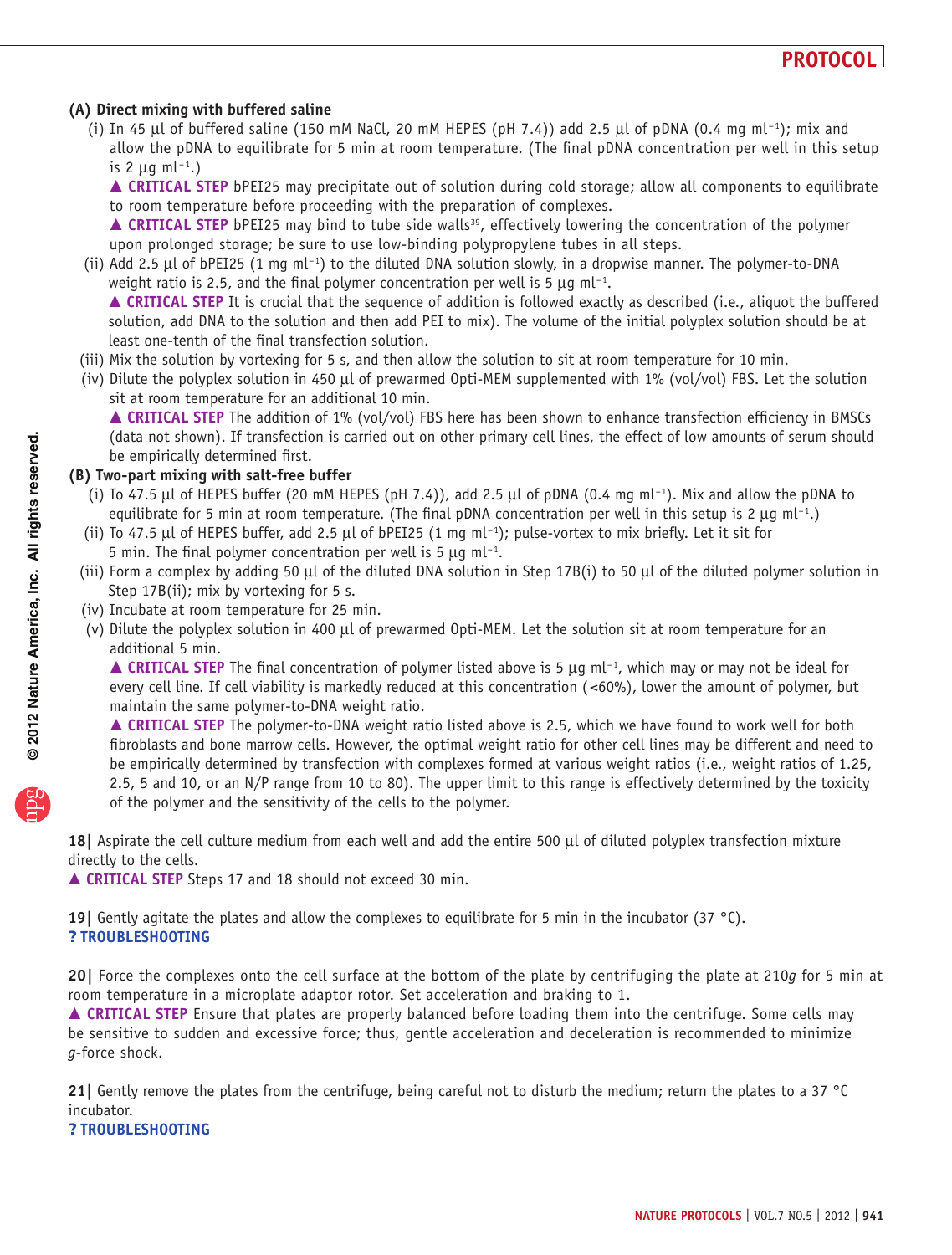**22|** After 4–6 h, remove the transfection mixture by aspiration and replace it with cell culture medium. If desired, wash cells twice with cell culture medium to sufficiently remove complexes.

■ CRITICAL STEP The incubation time can vary between 2 and 8 h. Centrifugation forces complexes to the bottom of the plate and onto the cell surface; thus, as little as 1 h can be allotted for transfection. If cells begin to show toxicity after 2 h, remove the complexes and replace them with culture medium. It is not recommended to leave complexes in for more than 16 h, as complexes will destabilize and aggregate, resulting in toxicity with lowered transfection efficiency.

**23|** After 24–48 h, quantify *GFP* expression for transfection efficiency by FACS analysis. ? **TROUBLESHOOTING**

### **FACS analysis ● TIMING 20 min (plus instrument time)**

**24|** Aspirate the culture medium from cells. Wash cells three times with 500 µl of CMF-HBSS. ? **TROUBLESHOOTING**

**25|** Detach the cells by adding 100 µl of clear trypsin-EDTA (0.05% (wt/vol), without phenol red) to each well.

**26|** Allow the trypsin to equilibrate across the well surface for 2 min, and then agitate loosely attached cells by tapping on all four sides of the plate. Visualize the cells under a microscope to monitor the extent of detachment.

**27|** Once cells have detached from the surface, stop the trypsin activity and fix the cells by adding 100–150 µl of 3.7% (vol/vol) formalin in clear HBSS.

**28|** Analyze the cells on a flow cytometer. Excite GFP with an argon laser (488 nm) and detect it in FL1 channel. Adjust the voltage such that the distribution peak is between  $10^{\circ}$  and  $10^{\circ}$ .

 **CRITICAL STEP** Be sure to set up a negative control by transfecting cells with a pDNA that does not contain *GFP* (null). Toxicity can induce autofluorescence and result in the overestimation of transfection efficiency.

**PAUSE POINT** If samples are not to be assayed immediately, store the fixed cells in a 4 °C refrigerator. Fixed cells may be stored for up to 1 week. Prolonged storage in the presence of formaldehyde is not recommended.

### ? **TROUBLESHOOTING**

Troubleshooting advice can be found in **[Table 2](#page-7-0)**.

<span id="page-7-0"></span>

| TABLE 2   Troubleshooting table. |  |
|----------------------------------|--|
|----------------------------------|--|

| Step  | <b>Problem</b>                               | Possible reason                                                | <b>Possible solution</b>                                                                                                                                         |
|-------|----------------------------------------------|----------------------------------------------------------------|------------------------------------------------------------------------------------------------------------------------------------------------------------------|
| 4, 14 | Cells are not attaching to<br>surface        | Plate surface not conducive to<br>attachment                   | Ensure that plates are tissue culture treated.<br>Alternatively, try plates treated with poly-L-lysine                                                           |
|       | Low percentage of cell<br>attachment         | Prolonged handling of cells<br>outside the incubator           | Reduce the batch sizes such that they can be done in<br>$\sim$ 30 min from start to finish                                                                       |
|       |                                              | Cells are thawed for too long                                  | Equilibrate the surface of the culture substrate with cell<br>culture medium for 2-4 h                                                                           |
| 8     | Cells are difficult to detach                | Insufficient washing; wash<br>buffer contains divalent cations | Ensure that the wash buffer is free of divalent cations.<br>Perform additional washes and extend the wash time                                                   |
|       |                                              | Strongly adhering cells                                        | Increase the strength of trypsin from 0.05 to 0.25%<br>(wt/vol); incubate at 37 °C for 2-5 min; flush the cells<br>by gently pipetting up and down               |
| 14    | Cells aggregate in the center of<br>the well | Failure to distribute cells evenly<br>across the surface       | Monitor the attachment closely under the microscope.<br>Agitate the plate frequently (every 5 min) to prevent<br>cells from collecting at the center of the well |

(continued)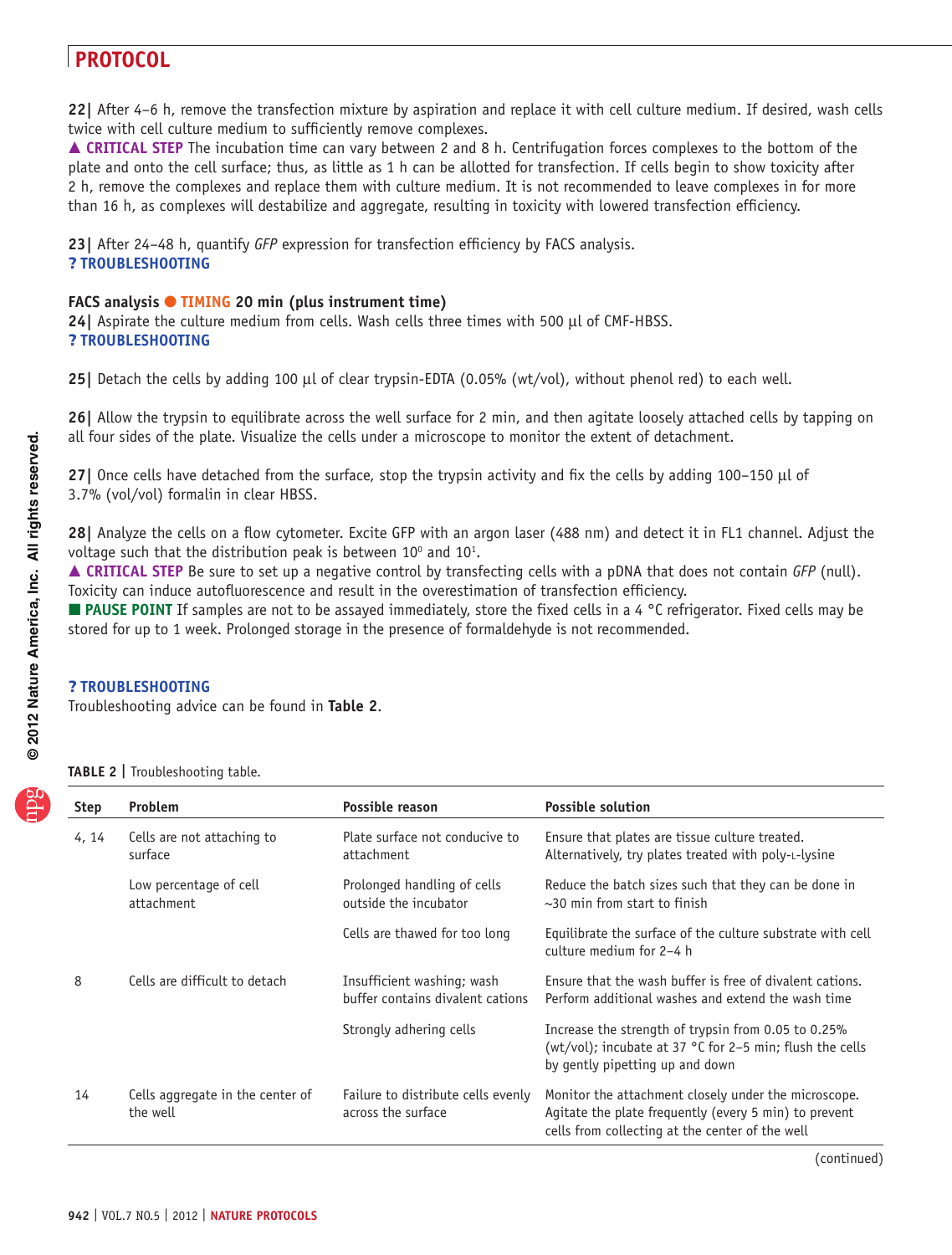

**Table 2 |** Troubleshooting table (continued).

| Step   | Problem                                   | Possible reason                                                                              | <b>Possible solution</b>                                                                                                                                                                                                                                                                                                                                                                                                                                                                       |
|--------|-------------------------------------------|----------------------------------------------------------------------------------------------|------------------------------------------------------------------------------------------------------------------------------------------------------------------------------------------------------------------------------------------------------------------------------------------------------------------------------------------------------------------------------------------------------------------------------------------------------------------------------------------------|
|        | Cells aggregate in patches                | Cells are damaged during<br>treatment with trypsin                                           | Shorten the duration of trypsin treatment; dilute trypsin<br>with HBSS; tap on all sides of the flask gently; if you are<br>unable to detach cells completely, it is best to<br>minimize exposure to trypsin and seed healthy cells,<br>albeit at lower density, than to have a higher density<br>with patches of aggregated cells                                                                                                                                                             |
| 16     | Cells are slow growing                    | Seeding density is too low                                                                   | Cell-to-cell contact is required for efficient growth.<br>If initial seeding density falls below 20%, growth rate<br>may be compromised. Try lowering the split ratio to<br>increase cell concentration                                                                                                                                                                                                                                                                                        |
| 19, 23 | Toxicity after exposure to<br>complexes   | Complexes aggregate<br>Concentration of polymer<br>too high; complexes have<br>destabilized  | Monitor the complex preparation time during each step<br>closely. The time between Steps 16 and 19 must not<br>exceed 30 min<br>Perform optimization by testing various concentrations<br>of polymer (as a function of the N/P ratio) to determine<br>an acceptable range<br>Reduce incubation time with complexes<br>Toxicity is a function of cell density and polymer con-<br>centration; try transfecting at a higher cell density<br>Supplement transfection medium with 1% (vol/vol) FBS |
| 21     | Toxicity                                  | Centrifugation speed is too<br>high; centrifuge is not balanced                              | Cells may be sensitive to excessive force<br>Balance the centrifuge<br>Reduce centrifugation force down to the 120-180g range                                                                                                                                                                                                                                                                                                                                                                  |
|        |                                           | pDNA is immunogenic                                                                          | Typical mammalian expression plasmids contain unmeth-<br>ylated CpG dinucleotides, which are known to induce<br>the innate immune response via TLR9 receptors. Try<br>using a minicircle pDNA devoid of the bacterially derived<br>sequences                                                                                                                                                                                                                                                   |
| 24     | Low transfection                          | Cells are high passage                                                                       | For fibroblasts, passages higher than 40 are less meta-<br>bolically active and would start becoming senescent.<br>Obtain a new batch of cells with a lower passage number                                                                                                                                                                                                                                                                                                                     |
|        |                                           | Cells are slow dividing                                                                      | Previous passage may be overgrown. Subculture cells for<br>another passage to re-establish log-phase growth                                                                                                                                                                                                                                                                                                                                                                                    |
|        | Loss of transgene expression over<br>time | pDNAs lack replication and<br>partitioning elements for<br>maintenance in mammalian<br>cells | Try different vector constructs such as the pEPI-1, which<br>contains an S/MAR sequence<br>Replace the expression vector with a minicircle DNA<br>devoid of bacterial-derived sequences                                                                                                                                                                                                                                                                                                        |

### ● **TIMING**

Steps 1–5, revive frozen cells cell stock for subculturing: 5–7 d

Steps 6–16, cell seeding for transfection: 30–40 min for seeding (plus 1–2 d until cells are ready for transfection) Steps 17–23, preparation of bPEI25/pDNA polyplexes for transfection: 30 min (plus 1–2 d to allow reporter gene expression) Steps 24–28, FACS analysis of *GFP* expression: 20 min to detach cells into suspension (plus 1–4 h to run samples through the cytometer, depending on the number of samples)

### **ANTICIPATED RESULTS**

Two of the most crucial parameters in complex formation that can be easily manipulated are volume of solution and incubation time for complexes. A smaller volume favors more frequent intermolecular interactions, effectively reducing the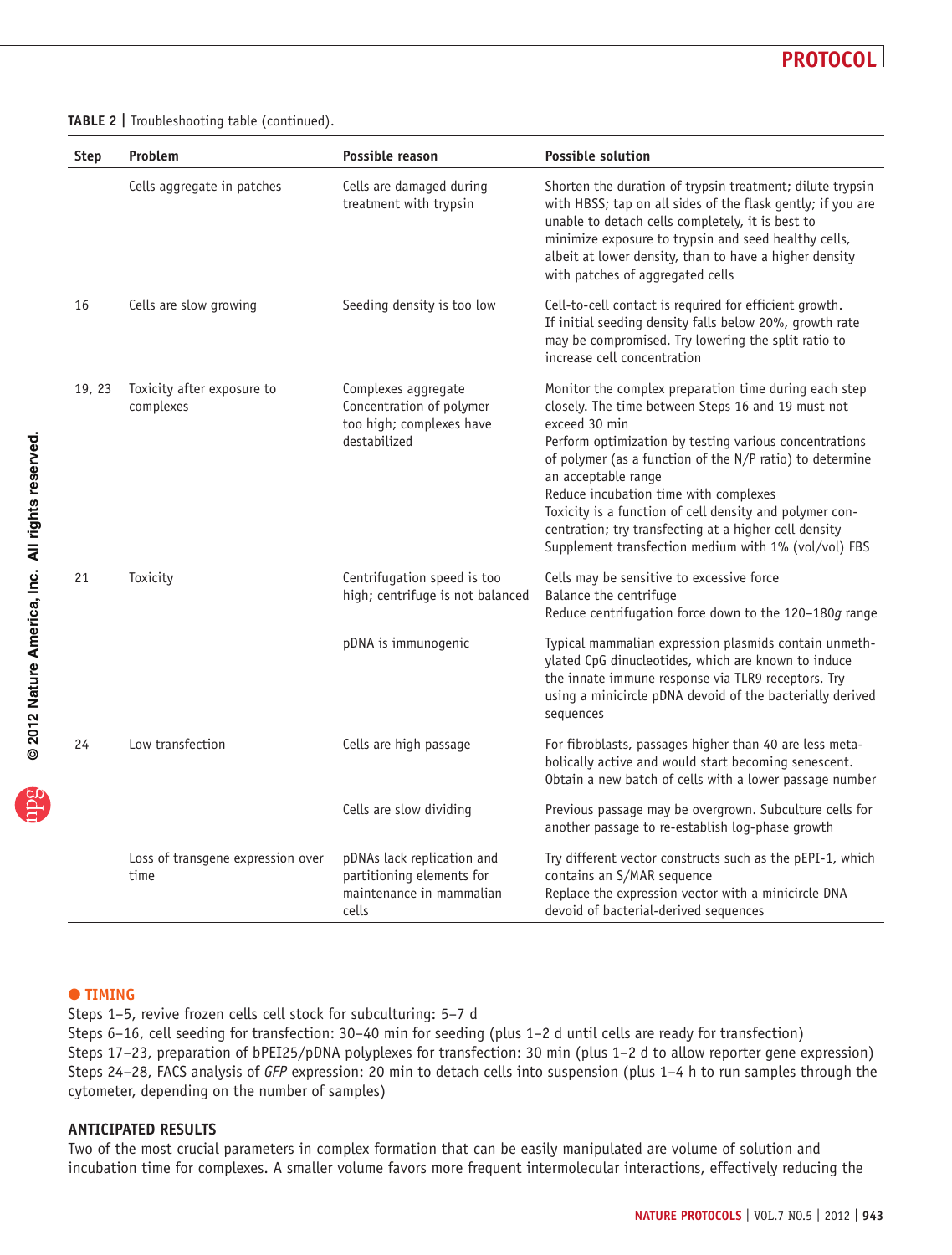<span id="page-9-0"></span>**Figure 2 |** Effect of complexation volume on transfection efficiency. Results were obtained from the transfection of NHFF in 12-well tissue culture plates where final transfection volume is  $1,000 \mu l$  (complexes + medium). gWIZ and gWIZ-GFP refer to complexes with a control (non-*GFP* expressing) plasmid and an *GFP*-expressing pDNA, respectively. A positive correlation can be seen between transgene expression (mean GFP fluorescence) and volume of complexes. Results are means  $\pm$  s.d. and are representative of two different experiments done in triplicate.

maturation time for complex formation—this may also accelerate the formation of aggregates, reducing overall transfection. A positive correlation can be seen between complexation volume and transfection efficiency in **[Figure 2](#page-9-0)**. If toxicity is observed after complexes have been added to



the cell, this could be the result of either destabilization of complexes/aggregates or the addition of an excessively high dose of polymer. Resolve the first issue by increasing the complexation volume or shortening the incubation time before attempting to lower the polymer concentration or the polymer-to-DNA weight ratio, as the former efforts will be more effective in optimizing transfection efficiency. As time is a crucial factor in the maturation and stability of complexes, assembled complexes left sitting for more than 30 min will gradually lose transfection efficiency.

The optimal polymer-to-DNA ratio for transfection will be an equilibrium between protection, condensation, dissociation and toxicity (for practical purposes, we refer to the ratio in terms of weight of polymer to DNA). As described earlier, the optimal ratio of polymer to DNA for transfection will be in excess of the ratio at which full condensation occurs. The presence of unbound free polymer is essential for overcoming the inhibitory effect of cell-surface GAG. However, too much free polymer may lead to additional toxicity, reduced uptake and lowered transfection efficiency. **[Figure 3](#page-9-1)** shows transfection of fibroblasts at different polymer-to-DNA weight ratios. The weight ratio of 2.5 (effectively a N/P ratio of ~19) is optimal for transfection in fibroblasts. At a weight ratio of 5, the level of transgene expression is significantly reduced.

Once complexes are added to the cells grown in aqueous medium, a set incubation time is required to allow the complexes to settle down onto the bottom of the plate by gravity. **[Figure 4](#page-9-2)** shows the level of transgene expression as a function of incubation time. Without centrifugation (0*g*), transfection increases with incubation time and peaks at 6 h, but the mean GFP fluorescence never reached the level achieved by centrifugation (210*g*). Further, transfection efficiencies after centrifugation were comparable between 1 and 6 h of incubation, suggesting the majority of the complexes have been effectively spun onto the cell surface. In short, transfection can be performed in as little as 1 h. Longer incubation (24 h) significantly reduced transfection efficiency presumably as a result of toxicity and loss of utility from the destabilized aggregates of complexes. Thus, centrifugation is a simple and easily accessible step that works analogously to magnetofection in forcing the complexes onto cell surface quickly, bypassing

the diffusion barrier to minimize the incubation time.

Complex preparation using the direct mixing method in buffered saline followed by incubation in Opti-MEM (with brief centrifugation) seemed to be the best method for transfection of NHFFs and BMSCs. Typical transfection efficiency in NHFFs using the method outlined here is around 30–35%, but it can range from 13 to 60%. The lower end





<span id="page-9-1"></span>**Figure 3 |** Effect of PEI-to-pDNA weight ratios used in complex formation on transfection efficiency. Results show transfection of NHFF with bPEI25 complexes in a 24-well plate format. (**a**–**c**) Transfection results are assayed by flow cytometry for *GFP* expression and are summarized as the GFP<sup>+</sup> cell population (**a**), mean GFP fluorescence per cell (**b**) and cell viability (**c**). At the final pDNA concentration of 2 μg ml<sup>-1</sup>, the polymer-to-DNA weight ratio of 2.5 (approximate N/P ratio of 19.4) was most efficient. Results are means  $\pm$  s.d. from five different experiments done in triplicate.

<span id="page-9-2"></span>**Figure 4 |** Effect of centrifugation and incubation time on transfection efficiency. Results (mean GFP fluorescence per cell from flow cytometry) are shown for transfection of NHFF with bPEI25 complexes in a 24-well format. The control gWIZ polyplex is incubated for 6 h, whereas the gWIZ-GFP complexes were incubated for the indicated time periods. The cells were either incubated without centrifugation (0*g*) or with centrifugation (210*g*). The mean GFP fluorescence of cells increased with incubation time in the absence of centrifugation. With centrifugation, the mean GFP fluorescence was significantly higher across all incubation time frames with comparable levels from 1 to 6 h, suggesting that the majority of the complexes are effectively spun down onto the cell surface. Incubation with the complexes for 24 h markedly reduced transfection efficiency, presumably owing to toxicity from destabilized complex aggregates. Results are means  $\pm$  s.d. and are representative of four different experiments done in triplicate.